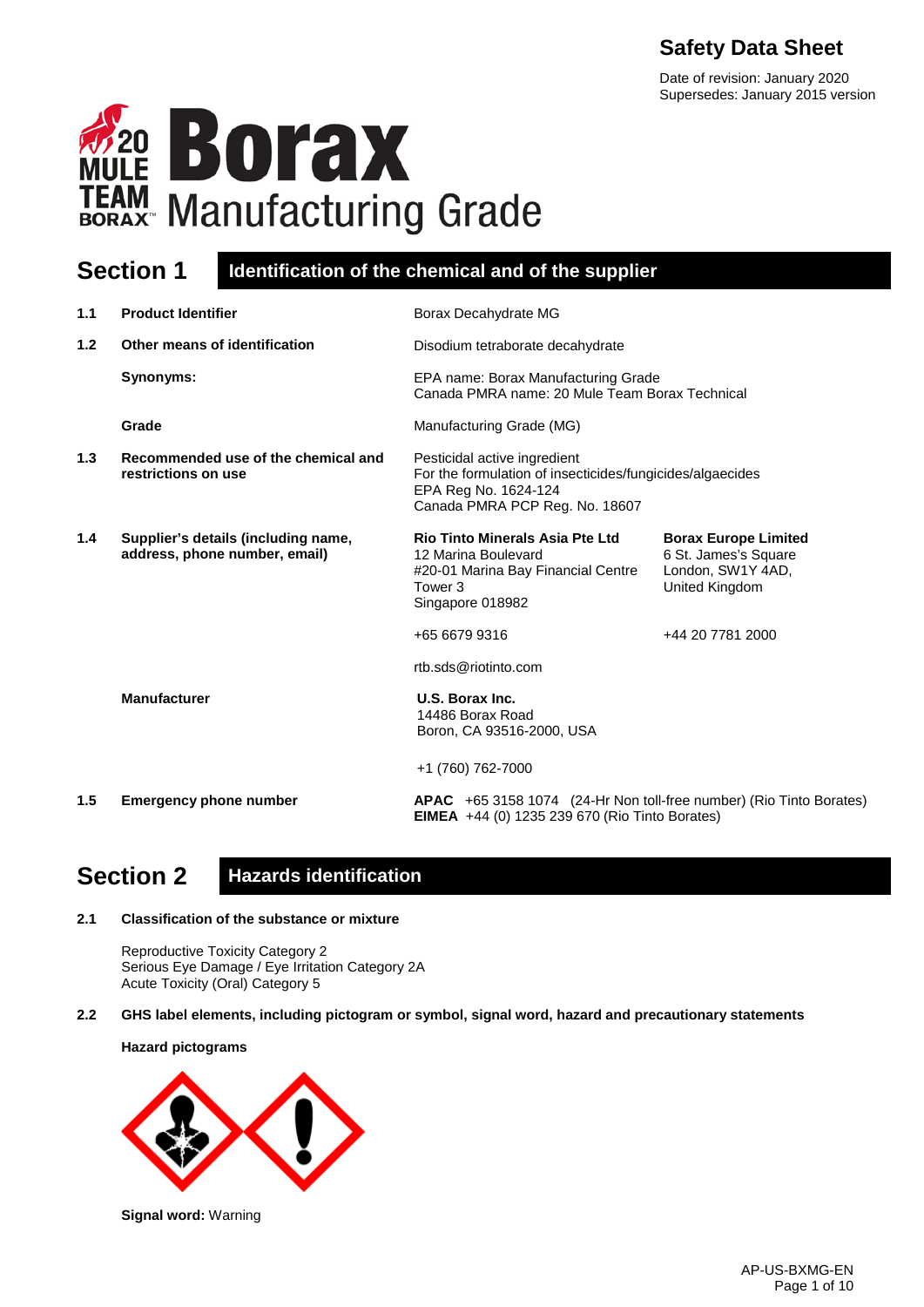#### **Hazard statements:**

H361: Suspected of damaging fertility or the unborn child. H319: Causes serious eye irritation.

H303: May be harmful if swallowed.

#### **Precautionary statements:**

P202: Do not handle until all safety precautions have been read and understood.

P280: Wear eye protection.

P308+P313: IF exposed or concerned: Get medical advice/attention.

P305+P351+P338: IF IN EYES: Rinse cautiously with water for several minutes. Remove contact lenses, if present and easy to do. Continue rinsing.

P501: Dispose of contents/container in accordance with local regulation.

#### **Other hazards which do not result in classification (e.g. dust explosion hazard):** None

### **Section 3 Composition/information on ingredients**

#### **3.1 Substances**

| <b>Chemical name</b>                | Common names and synonyms                                          | <b>CAS No.</b> | % content |
|-------------------------------------|--------------------------------------------------------------------|----------------|-----------|
| Disodium tetraborate<br>decahydrate | Sodium tetraborate decahydrate, Borax 10 mol,<br>borax decahydrate | 1303-96-4      | >99.4     |

### **Section 4 First aid measures**

#### **4.1 Description of first aid measures**

Protection of first-aiders: No special protective clothing is required.

**Inhalation:** If symptoms such as nose or throat irritation are observed, remove to fresh air.

**Eye contact:** Use eye wash fountain or fresh water to cleanse eye. If irritation persists for more than 30 minutes, seek medical attention.

**Skin contact:** No treatment necessary.

**Ingestion:** Swallowing small quantities (one teaspoon) will cause no harm to healthy adults. If larger amounts are swallowed, give two glasses of water to drink and seek medical attention.

- **4.2 Most important symptoms and effects both acute and delayed:** Symptoms of accidental over-exposure to high doses of inorganic borate salts have been associated with ingestion or absorption through large areas of severely damaged skin. These may include nausea, vomiting, and diarrhoea, with delayed effects of skin redness and peeling (see Section 11).
- **4.3 Indication of any immediate medical attention and special treatment needed:** Note to physicians: Supportive care only is required for adult ingestion of less than a few grams of the product. For ingestion of larger amounts, maintain fluid and electrolyte balance and maintain adequate kidney function. Gastric lavage is only recommended for heavily exposed, symptomatic patients in whom emesis has not emptied the stomach. Hemodialysis should be reserved for patients with massive acute absorption, especially for patients with compromised renal function. Boron analyses of urine or blood are only useful for verifying exposure and are not useful for evaluating severity of poisoning or as a guide in treatment<sup>1</sup>.

# **Section 5 Fire-fighting measures**

**5.1 Suitable (and unsuitable) extinguishing media Suitable extinguishing media:** Use extinguishing media that are appropriate to local circumstances and the surrounding environment.

**Unsuitable extinguishing media:** None

- **5.2 Special hazards arising from the chemical** None. The product is not flammable, combustible or explosive.
- **5.3 Special protective equipment and precautions for fire-fighters:**  Not applicable. The product is itself a flame retardant.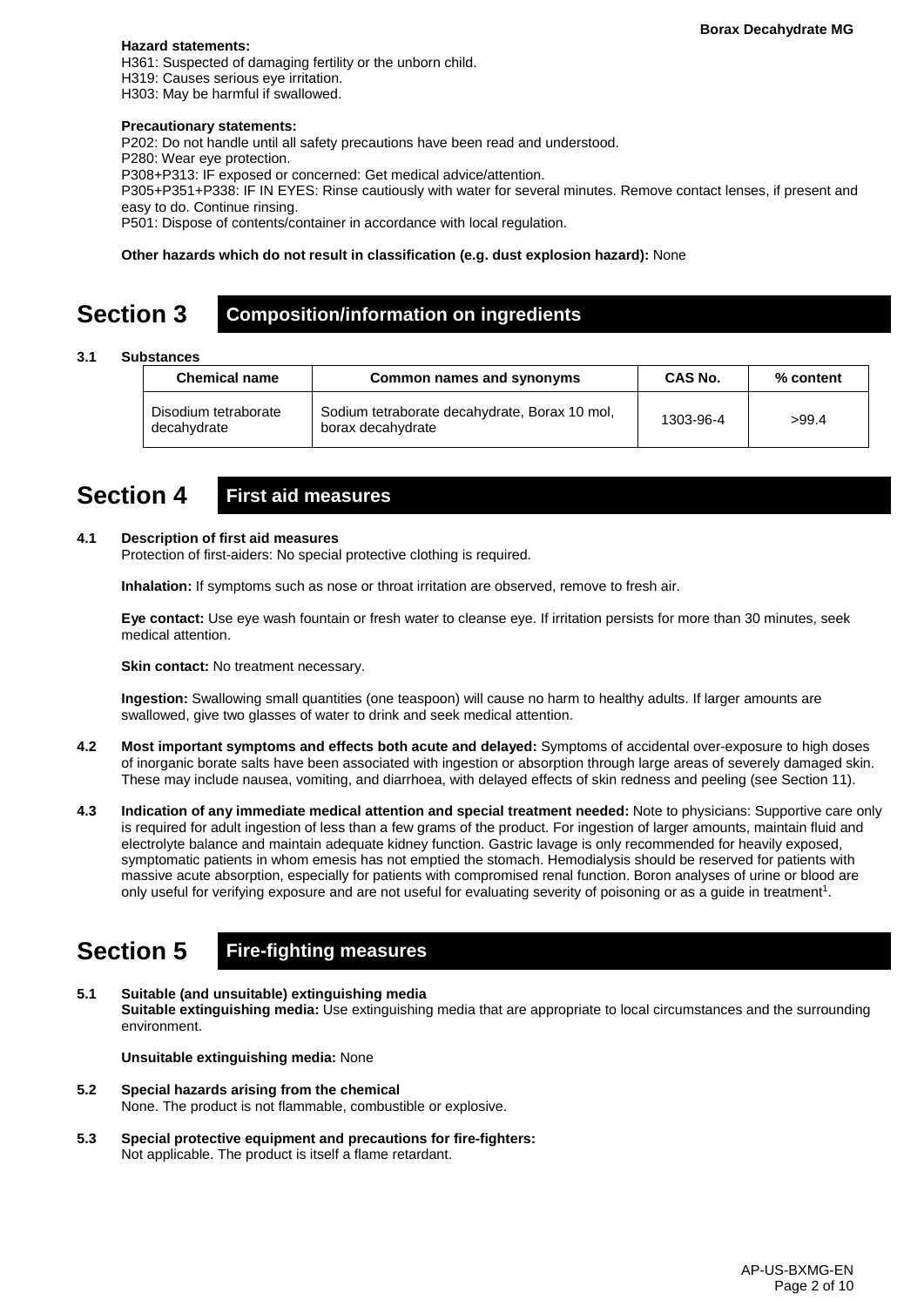# **Section 6 Accidental release measures**

#### **6.1 Personal precautions, protective equipment and emergency procedures**

#### **For non-emergency personnel:**

Eye protection according to ANSI Z.87.1 or other national standards. Respirators according to EN149:2001 or other national standards should be considered if environment is excessively dusty.

#### **For emergency responders:**

Eye protection according to ANSI Z.87.1 or other national standards. Respirators according to EN149:2001 or other national standards should be considered if environment is excessively dusty.

**6.2 Environmental precautions:** The product is a water-soluble white powder that may cause damage to trees or vegetation by root absorption. Avoid contamination of water bodies during clean up and disposal. Advise local water authority that none of the affected water should be used for irrigation or for the abstraction of potable water until natural dilution returns the boron value to its normal environmental background level or meets local water quality standards.

#### **6.3 Methods and material for containment and cleaning up**

**Appropriate containment:** Avoid spillage into water and cover drains.

Land spill: Vacuum, shovel or sweep up and place in containers for disposal in accordance with applicable local regulations.

**Spillage into water:** Where possible, remove any intact containers from the water.

**6.4 Reference to other sections**

Refer to sections 8, 12 and 13.

# **Section 7 Handling and storage**

#### **7.1 Precautions for safe handling**

Good housekeeping procedures should be followed to minimise dust generation and accumulation. Avoid spills. Do not eat, drink and smoke in work areas. Wash hands after use. Remove contaminated clothing and protective equipment before entering eating areas.

#### **7.2 Conditions for safe storage, including any incompatibilities**

No special handling precautions are required, but dry, indoor storage is recommended. To maintain package integrity and to minimise caking of the product, bags should be handled on a first-in first-out basis.

**Storage temperature:** Ambient **Storage pressure:** Atmospheric<br> **Special sensitivity:** Moisture (Caking) **Special sensitivity:** 

### **Section 8 Exposure controls/personal protection**

#### **8.1 Control parameters**

**Occupational exposure limit values:** In the absence of a national OEL, Rio Tinto Borates recommends and applies internally an Occupational Exposure Limit (OEL) of 1 mg  $B/m<sup>3</sup>$ . To convert product into equivalent boron (B) content, multiply by 0.113.

- **8.2 Appropriate engineering controls:** Use local exhaust ventilation to keep airborne concentrations of dust below permissible exposure limits.
- **8.3 Personal protection equipment:**

Eye and face protection: Eye protection according to ANSI Z.87.1 or other national standards are required. Skin protection: Standard work gloves (cotton, canvas or leather) may be warranted if environment is excessively dusty. Respiratory protection: Where airborne concentrations are expected to exceed exposure limits, respirators should be used (EN149).

### **Section 9 Physical and chemical properties**

**9.1 Information on basic physical and chemical properties Appearance:**

**Odour Odour threshold: pH @ 20°C:**

White, crystalline solid **Odourless** Not applicable: odourless 9.3 (0.1% solution); 9.2 (1.0% solution); 9.3 (4.7% solution)

> AP-US-BXMG-EN Page 3 of 10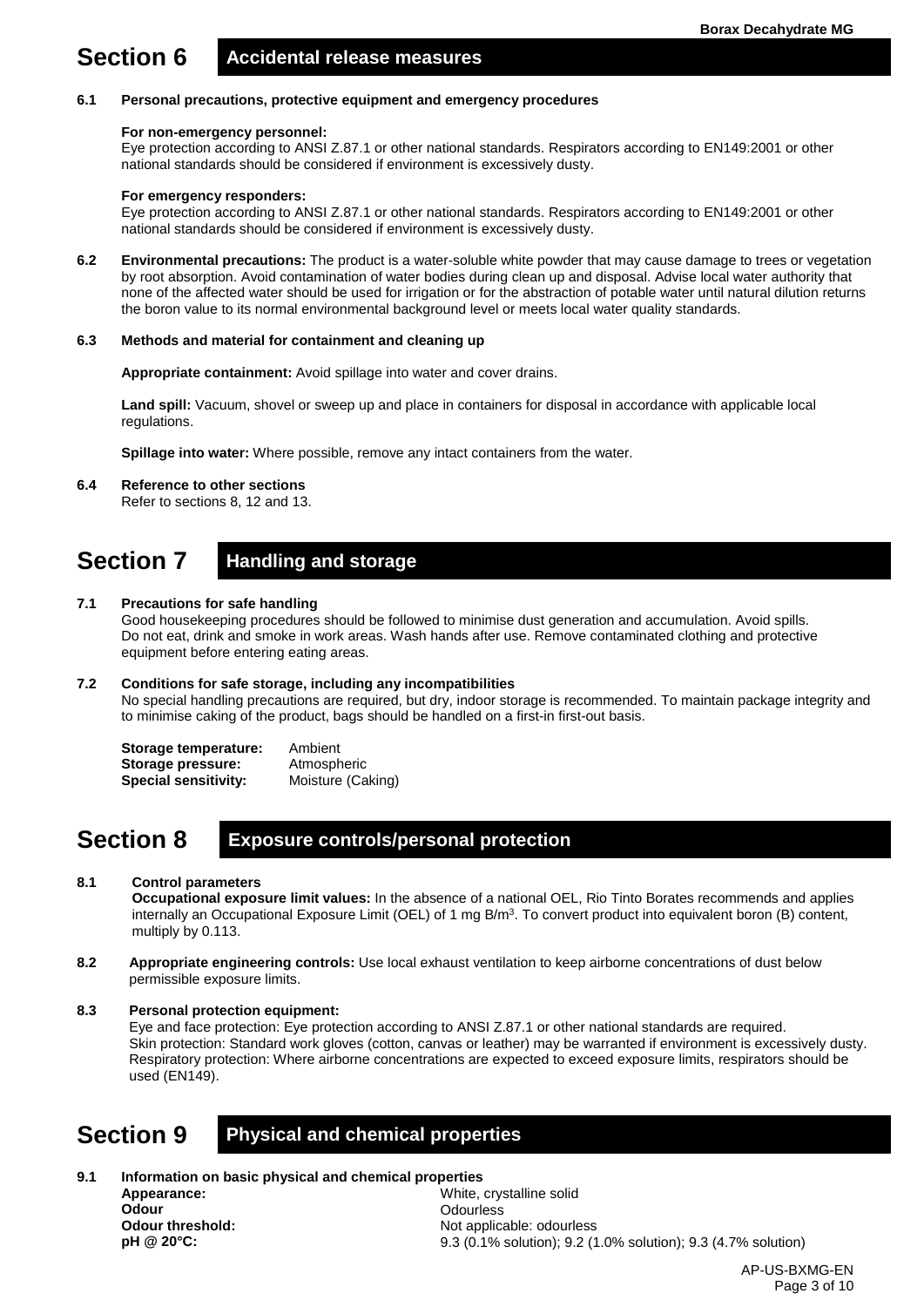**Melting point/ Freezing point: Initial boiling point and boiling range: Flash point: Evaporation rate: Flammability (solid/gas): Upper/lower flammability or explosive limits: Vapour pressure: Vapour density: Relative density: Solubility(ies): Partition coefficient; n-octanol/water: Auto-ignition temperature: Decomposition temperature: Viscosity: Explosive properties: Oxidising properties:** >1000°C Not applicable: melting point >300°C Not applicable: inorganic substance Not applicable: non-volatile Non-flammable (used as a flame retardant) Not applicable: non-flammable Not applicable: melting point >300°C Not applicable: melting point >300°C 1.72@23°C Water**:** 49.74 g/L @ 20°C Log  $P_{ow} = -1.53 \ @ \ 22^{\circ}C$ Not applicable: not self-heating Not applicable: melting point >300°C Not applicable: solid substance Not explosive: does not contain chemical groups associated with explosive properties Not oxidising: does not contain chemical groups associated with oxidising properties **9.2 Other information Molecular weight:** 381.37

Na<sub>2</sub>B<sub>4</sub>O<sub>7</sub>.10H<sub>2</sub>O

### **Section 10 Stability and reactivity**

**10.1 Reactivity:** None known.

**Formula:**

- **10.2 Chemical stability:** Under normal ambient temperatures (-40°C to +40°C), the product is stable. When heated it loses water, eventually forming anhydrous borax (Na2B4O7).
- **10.3 Possibility of hazardous reactions:** Reaction with strong reducing agents such as metal hydrides or alkali metals will generate hydrogen gas which could create an explosive hazard.
- **10.4 Conditions to avoid:** Avoid contact with strong reducing agents by storing according to good industrial practice.
- **10.5 Incompatible materials**: Strong reducing agents.
- **10.6 Hazardous decomposition products:** None.

### **Section 11 Toxicological information**

**11.1 Information on the likely routes of exposure (inhalation, ingestion, skin and eye contact)** Inhalation is the most significant route of exposure in occupational and other settings. Dermal exposure is not usually a concern because product is poorly absorbed through intact skin. Product is *not* intended for ingestion.

**(a) Acute toxicity** Method: Acute Oral Toxicity Study – U.S. EPA FIFRA Guidelines Species: Rat Dose:  $5,150 - 6,000$  mg/kg of body weight Routes of Exposure: Oral Results: Low acute oral toxicity. LD<sub>50</sub> in rats is 5,560 mg/kg of body weight. Classification: Acute Toxicity (Oral) Category 5 (Hazard statement: H303: May be harmful if swallowed)

Method: Acute Dermal Toxicity Study – U.S. EPA FIFRA Guidelines Species: Rabbit Dose: 2,000 mg/kg bw Routes of Exposure: Dermal Results: Low acute dermal toxicity; LD<sub>50</sub> in rabbits is > 2,000 mg/kg of body weight. Poorly absorbed through intact skin. Based on the available data, the classification criteria are not met.

Method: Acute Inhalation Toxicity Study – OECD Guideline 403 Species: Rat Dose: 2.03 mg/L Routes of Exposure: Inhalation Results: Low acute inhalation toxicity. LC<sub>50</sub> in rats is  $> 2.0$  mg/l (or g/m<sup>3</sup>). Based on the available data, the classification criteria are not met.

**(b) Skin corrosion / irritation:** Method: Primary Dermal Irritation Study – U.S. EPA FIFRA Guidelines Species: New Zealand White Rabbit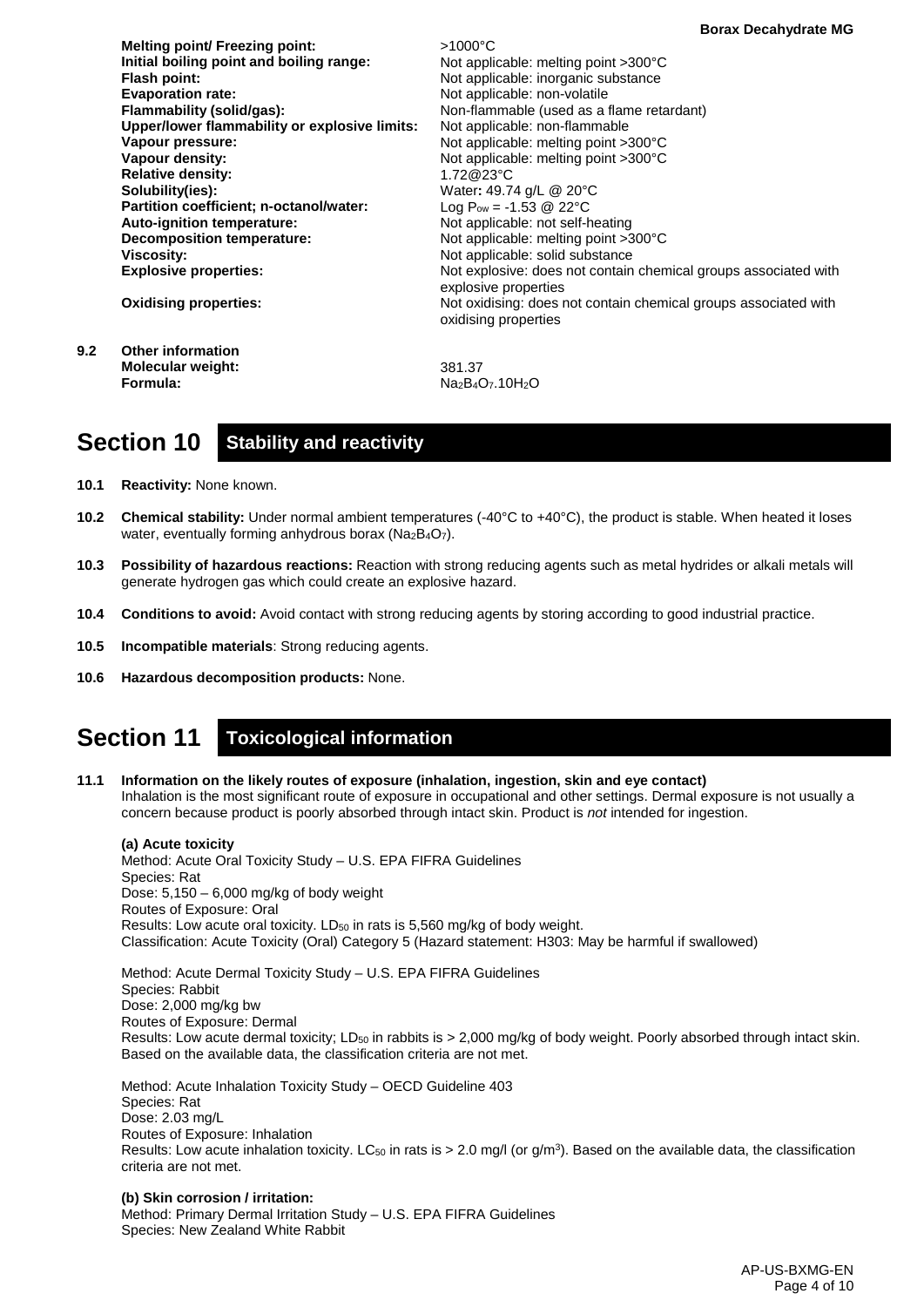Dose: 0.5 g moistened with saline Routes of Exposure: Dermal Results: No skin irritation. Mean Primary Irritation Score: 0. Based on the available data, the classification criteria are not met.

#### **(c) Serious eye damage / irritation:**

Method: Eye Irritation Study – similar to OECD Guideline 405 Species: New Zealand White Rabbit Dose: 0.077g Routes of Exposure: Eye Results: Irritating, fully reversible in 14 days. Classification: Eye Irritation Category 2A (Hazard statement: H319: Causes serious eye irritation.) Many years of occupational exposure indicate no adverse effects on human eye.

#### **(d) Respiratory or skin sensitization:**

Method: Buehler Test – OECD Guideline 406 Species: Guinea Pig Dose: 0.4 g Routes of Exposure: Dermal Results: Not a skin sensitiser. No respiratory sensitisation studies have been conducted. There are no data to suggest that disodium tetraborates are respiratory sensitisers. Based on the available data, the classification criteria are not met.

#### **(e) Germ cell mutagenicity:**

Method: Several in vitro mutagenicity studies have been carried out on boric acid including gene mutation in mammalian cells, unscheduled DNA synthesis, chromosomal aberration and sister chromatid exchange in mammalian cells. Species: L5178Y mouse lymphoma, V79 Chinese hamster cells, C3H/10T1/2 cells, hepatocytes, Chinese hamster ovary (CHO cells).

Dose: 1.0 - 10.0 mg/ml (1000 -10000 ppm) boric acid Routes of Exposure: *in vitro* Results: Not mutagenic (based on boric acid). Based on the available data, the classification criteria are not met.

#### **(f) Carcinogenicity:**

Method: OECD 451 equivalent. Species: B6C3F1 mice Dose: 446 ; 1150 mg boric acid/kg bw/day Routes of Exposure: Oral feeding study Results: No evidence of carcinogenicity (based on boric acid). Based on the available data, the classification criteria are not met.

#### **(g) Reproductive toxicity:**

Method: Three-generation feeding study, similar to OECD 416 Two-Generation Study Species: Rat

Dose: 0; 34 (5.9); 100 (17.5); and 336 (58.5) mg boric acid (mg B)/kg bw/day; and 0; 50 (5.9); 155 (17.5); and 518 (58.5) mg borax (mg B)/kg bw/day

Routes of Exposure: Oral feeding study

Results: NOAEL in rats for effects on fertility in males is 100 mg boric acid/kg bw and 155 mg sodium tetraborate decahydrate/kg bw; equivalent to 17.5 mg B/kg bw.

Method: Prenatal Developmental Toxicity Study - OECD Guideline 414 Species: Rat Dose: 0; 19 (3.3); 36 (6.3); 55 (9.6); 76 (13.3) and 143 (25) mg boric acid (mg B)/kg bw.

Routes of Exposure: Oral feeding study

Results: NOAEL in rats for developmental effects on the foetus including foetal weight loss and minor skeletal variations is 55 mg boric acid/kg bw or 9.6 mg B/kg; equivalent to 85 mg disodium tetraborate pentahydrate/kg bw.

Classification: Reproductive Toxicity Category 2 (Hazard statement: H361: Suspected of damaging fertility or the unborn child.)

Method: Occupational studies of evaluating sensitive sperm parameters in highly exposed borate workers. Epidemiological studies evaluating high environmental exposures to boron and developmental effects in humans have been conducted. Species: Human

Dose: A subset of workers was exposed to 125 mg B/day.

Routes of Exposure: Combined oral ingestion and inhalation

Results: No adverse fertility effects in male workers. Epidemiological studies of human developmental effects have shown an absence of effects in exposed borate workers and populations living in areas with high environmental levels of boron.

#### **(h) STOT-single exposure:**

Method: Standard Test Method for Estimating Sensory Irritancy of Airborne Chemicals - ASTM E981-04 (2004) Species: Mouse

Dose:  $186 - 1704$  mg/m<sup>3</sup>

Routes of Exposure: Inhalation

Results: The maximum exposure of 1704 mg/m<sup>3</sup> resulted in a reduced respiratory rate of 33%, graded as moderate irritation. The lowest exposure tested of 186 mg/m<sup>3</sup> sodium tetraborate pentahydrate resulted in a reduced respiration rate of 11%, graded as no irritation. Based on the available data, the classification criteria are not met.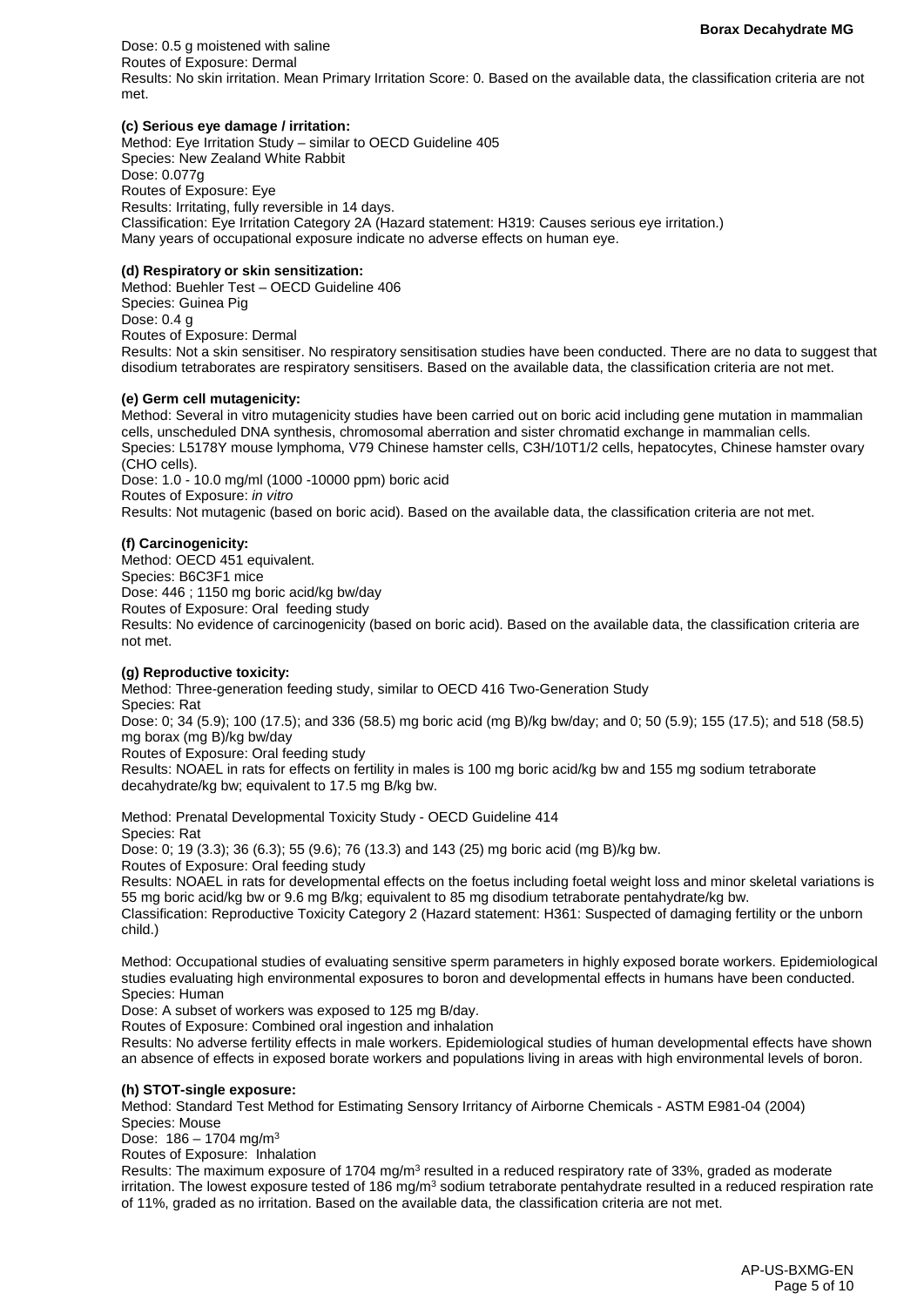Method: Sensory irritation in human volunteers Species: Human Dose:  $5 - 40$  mg/m<sup>3</sup> Routes of Exposure: Inhalation

Results: A NOAEL for irritation from sodium tetraborate pentahydrate of 10 mg/m<sup>3</sup> among male and female human volunteers under controlled laboratory conditions. At 10 mg/m<sup>3</sup> increased nasal secretion was observed, but occurred in the absence of other irritating effects at a concentration below that considered irritating by volunteers and was not seen in a subsequent study.

#### **(i) STOT-repeated exposure:**

Method: Chronic toxicity study of boric acid and disodium tetraborate decahydrate, similar to OECD 452 Species: Rat

Dose: 0; 33 (5.9); 100 (17.5); 334 (58.5) mg boric acid (B)/kg bw per day (nominal in diet); and 0; 52 (5.9); 155 (17.5); 516 (58.5) mg borax (B)/kg/day (nominal in diet)

Routes of Exposure: Oral feeding study

Results: A NOAEL of 17.5 mg B/kg bw/day equivalent to 118 mg sodium tetraborate pentahydrate/kg bw/day was determined in a chronic feeding study (2 years) in rats and is based on testes effects. Other effects (kidney, haemopoietic system) are regarded only at even higher dose levels. Based on the available data, the classification criteria are not met.

**(j) Aspiration hazard:** Physical form of solid powder indicates no aspiration hazard potential.

#### **Toxicokinetics**

In the blood boric acid is the main species present and is not further metabolised. Boric acid is distributed rapidly and evenly through the body, with concentrations in bone 2 - 3 higher than in other tissues. Boric acid is excreted rapidly, with elimination half-lives of 1 h in the mouse, 3 h in the rat and < 27.8 h in humans, and has low potential for accumulation. Boric acid is mainly excreted in the urine. Absorption of borates via the oral route is nearly 100 %. For the inhalation route also 100 % absorption is assumed as worst case scenario. Dermal absorption through intact skin is very low with a percent dose absorbed < 0.5%.

#### **11.2 Symptoms related to the physical, and chemical and toxicological characteristics:**

At high concentrations irritation of nose, throat and eye may be observed. Products are *not* intended for ingestion. Small amounts (e.g. a teaspoonful) swallowed accidentally are not likely to cause effects. Symptoms of accidental over-exposure to high doses of inorganic borate salts have been associated with ingestion or absorption through large areas of severely damaged skin. These may include nausea, vomiting, and diarrhoea, with delayed effects of skin redness and peeling.

#### **11.3 Delayed and immediate effects as well as chronic effects from short and long-term exposure:**

Human epidemiological studies show no increase in pulmonary disease in occupational populations with chronic exposures to boric acid and sodium borate dust. Human epidemiological studies indicate no effect on fertility in occupational populations with chronic exposures to borate dust and indicate no effect to a general population with high exposures to borates in the environment.

**11.4 Numerical measures of toxicity (such as acute toxicity)** None. This product is a substance.

# **Section 12 Ecological information**

#### **12.1 Ecotoxicity (aquatic and terrestrial, where available)**

Note that the data values are expressed as boron equivalents. To convert to this product divide the boron equivalent by 0.113. Studies judged to be unreliable or with insufficient information to evaluate are not included. All toxicity values are reported as added concentrations, i.e. with subtraction of the background concentration of Boron in the test media.

#### **Freshwater** Chronic studies

| <b>UNIUNIU SUUUGS</b> |                          |                                                                          |                   |
|-----------------------|--------------------------|--------------------------------------------------------------------------|-------------------|
| Taxonomic<br>Group    | Number of<br>Taxa Tested | Range of Endpoint Values (geometric NOEC/EC10)                           | <b>References</b> |
| Algal                 |                          | 17.5 mg B/L (Pseudokirchneriella subcapitata)                            |                   |
| Higher plants         |                          | 6.0 mg B/L (Spirodella polyrhiza)                                        | 3                 |
| Invertebrate          | 5                        | 6.3 mg B/L (Hyalella azteca) to 30.0 mg B/L (Lampsilis<br>silliquoidea)  | 4, 5              |
| Fish                  | 6                        | 6.3 mg B/L (Brachydanio rerio) to 36.8 mg B/L (Micropterus<br>salmoides) | 6, 7              |
| Amphibian             | 4                        | 9.4 mg B/L (Xenopus laevis) to 69.9 mg B/L (Bufo fowleri)                | 8, 9              |

Results<sup>2</sup>: Based on the complete data set of 17 species, the HC $_{5-50}$  value of the species sensitivity distribution is 5.7 mg B/L.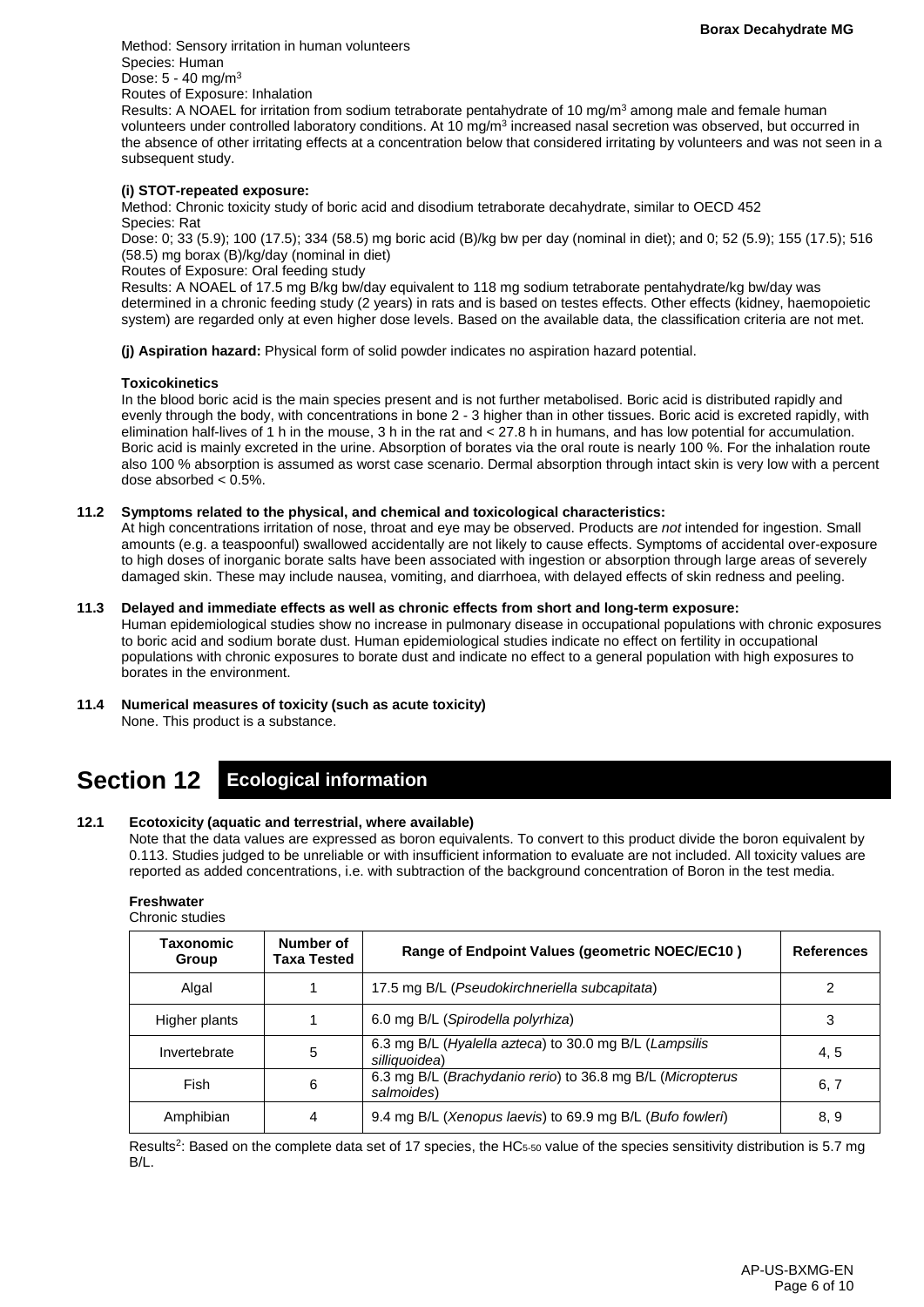#### Acute studies

#### **Borax Decahydrate MG**

| Taxonomic<br>Group | Number of<br>Taxa Tested | Range of Endpoint Values (geometric EC/LC50)                              | <b>References</b> |
|--------------------|--------------------------|---------------------------------------------------------------------------|-------------------|
| Algal              |                          | 52.4 mg B/L (Pseudokirchneriella subcapitata)                             |                   |
| Invertebrate       |                          | 112.9 mg B/L (Ceriodaphnia dubia) to >544 mg B/L<br>(Megalonaias nervosa) | 4                 |
| Fish               |                          | 79.7 mg B/L (Pimephales promelas)                                         | 4                 |

Classification: Based on the acute data for freshwater species, this substance is not classified as hazardous to the environment.

#### **Marine and Estuarine Data** Chronic studies

| Taxonomic<br>Group | Number of<br>Taxa Tested | Range of Endpoint Values (geometric NOEC/EC10) | <b>References</b> |
|--------------------|--------------------------|------------------------------------------------|-------------------|
| Algal              |                          | 27.9 mg B/L (Phaeodactylum tricornutum),       | 10                |
| Invertebrate       |                          | 16.6 mg B/L (Americamysis bahia)               | 11                |

Results: No data are available for vertebrate species. The results from the freshwater data set are recommended as applicable to marine and estuarine species.

#### Acute studies

| Taxonomic<br>Group | Number of<br><b>Taxa Tested</b> | Range of Endpoint Values (geometric EC/LC50) | <b>References</b> |
|--------------------|---------------------------------|----------------------------------------------|-------------------|
| Alga               |                                 | 66.0 mg B/L (Phaeodactylum tricornutum)      | 10                |
| Invertebrate       |                                 | 130.0 mg B/L (Litopenaeus vannamei)          | 12                |
| Fish               |                                 | 74 mg B/L (Limanda limanda) (total)          | 13                |

#### **Sediment**

| Taxonomic<br>Group | Number of<br><b>Taxa Tested</b> | Range of Endpoint Values (geometric EC/LC50)   | References |
|--------------------|---------------------------------|------------------------------------------------|------------|
| Invertebrate       |                                 | 37.7 mg B/kg sediment dw (Chironomus riparius) | 14         |

Results: The weight of evidence provided by the lack of partitioning of boron to the sediment and the results of the water only/whole sediment toxicity tests indicate that it is unlikely that boron will exert toxic effects via the sediment compartment and that the derivation of a sediment HC<sub>5-50</sub> value is not warranted for this product.

#### **Sewage Treatment Plants (STP)**

| Taxonomic<br>Group | Number of<br><b>Taxa Tested</b> | Range of Endpoint Values (geometric NOEC/EC10)                            | <b>References</b> |
|--------------------|---------------------------------|---------------------------------------------------------------------------|-------------------|
| Activated sludge   | <b>NA</b>                       | 17.5 mg B/L to 10,000 mg B/L                                              | 15.16             |
| Microbes           | 3                               | 10 mg B/L (Opercularia bimarginata) to 20 mg B/L<br>(Paramecium caudatum) | 17                |

Results: The lowest NOEC for sewage treatment plant is 10 mg B/L.

#### **Terrestrial Data**

Chronic studies

| Taxonomic<br>Group | Number of<br><b>Taxa Tested</b> | Range of Endpoint Values (geometric NOEC/EC10)                                                                   | <b>References</b> |
|--------------------|---------------------------------|------------------------------------------------------------------------------------------------------------------|-------------------|
| Plant              | 28                              | 7.2 mg B/kg dw (Zea mays) to 56 mg B/kg dw (Allium cepa)                                                         | 18.19             |
| Invertebrates      | 9                               | 15.4 mg B/kg dw (Folsomia candida) to 86.7 mg B/kg dw<br>(Caenorhabditis elegans)                                | 20.21             |
| Soil micro         | 3                               | 41.3 mg B/kg dw (substrate induced nitrification test) to 48.1<br>mg B/kg dw (soil nitrogen transformation test) | 22, 23, 24        |

Results<sup>2</sup>: Based on the complete data set, the HC<sub>5-50</sub> value of the species sensitivity distribution is 11.3 mg B/kg dw.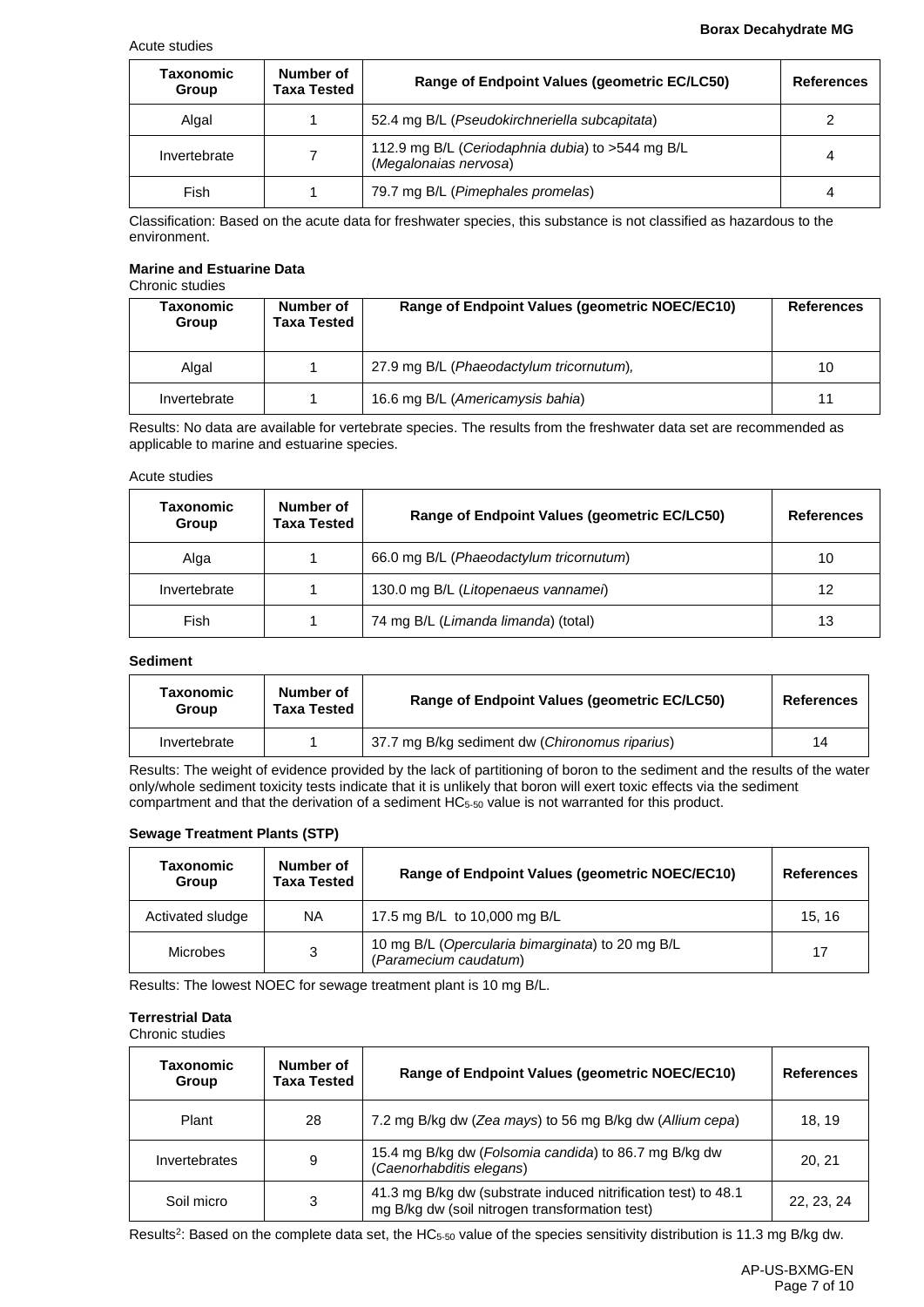Not Regulated Not Regulated Not Regulated Not Regulated Not Regulated Not Regulated Not Regulated

**Phytotoxicity:** Boron is an essential micronutrient for healthy growth of plants. It can be harmful to boron sensitive plants in higher quantities. Care should be taken to minimise the amount of borate product released to the environment.

#### **12.2 Persistence and Degradability**

Biodegradation is not an applicable endpoint since the product is an inorganic substance.

#### **12.3 Bioaccummulative potential**

This product will undergo hydrolysis in water to form undissociated boric acid. Boric acid will not biomagnify through the foodchain. Octanol/Water partition coefficient: Log  $P_{ow} = -0.7570$  @ 25°C (based on boric acid).

#### **12.4 Mobility in soil**

The product is soluble in water and is leachable through normal soil. Adsorption to soils or sediments is insignificant.

#### **12.5 Other adverse effects**

None

# **Section 13 Disposal considerations**

#### **13.1 Disposal methods**

Product packaging should be recycled where possible. Local authorities should be consulted about any specific local requirements

Such product should, if possible, be used for an appropriate application.

### **Section 14 Transport information**

**Transport Classification for Road (ADR) / Rail (RID); Inland waterways (ADN); Sea (IMDG); Air (ICAO/IATA)**

**14.1 UN Number:** 

- **14.2 UN Proper Shipping Name:**
- **14.3 Transport hazard class(es):**
- **14.4 Packing Group:**
- **14.5 Environmental Hazards (e.g. marine pollutant)**
- **14.6 Special precautions for user:**
- **14.7 Transport in bulk according to Annex II of MARPOL 73/78 and the IBC code:**

# **Section 15 Regulatory information**

**15.1 Safety, health and environmental regulations/legislation specific for the substance or mixture**

#### **International regulations**

**Chemical Weapon Convention List Schedule I, II & III Chemicals:** Not listed.

**Clean Air Act (Montreal Protocol) - Substances that deplete the ozone layer:** Not manufactured with and does not contain any Class I or Class II ozone depleting substances.

**Stockholm Convention on Persistent Organic Pollutants:** Not listed

**Rotterdam Convention on Prior Informed Consent (PIC):** Not listed

**UNECE Aarhus Protocol on POPs and Heavy Metals:** Not listed

**Regulation (EC) No 689/2008 - Export and Import of Dangerous Chemicals**: Not listed.

**National Regulations:** Ensure all national/local regulations are observed.

**Chemical inventory listing:** The listing is sometimes under the Inventory number of the anhydrous form of this inorganic salt.

| United States (TSCA) Active:    | 1303-96-4 |
|---------------------------------|-----------|
| Canada (DSL):                   | 1303-96-4 |
| <b>European Union (EINECS):</b> | 215-540-4 |
| <b>Australia (AICS):</b>        | 1303-96-4 |
| China (IECSC):                  | 1303-96-4 |
| Japan (METI & ISHL):            | $(1)-69$  |
| New Zealand (NZIoC):            | 1303-96-4 |
| <b>Philippines (PICCS):</b>     | 1303-96-4 |
|                                 |           |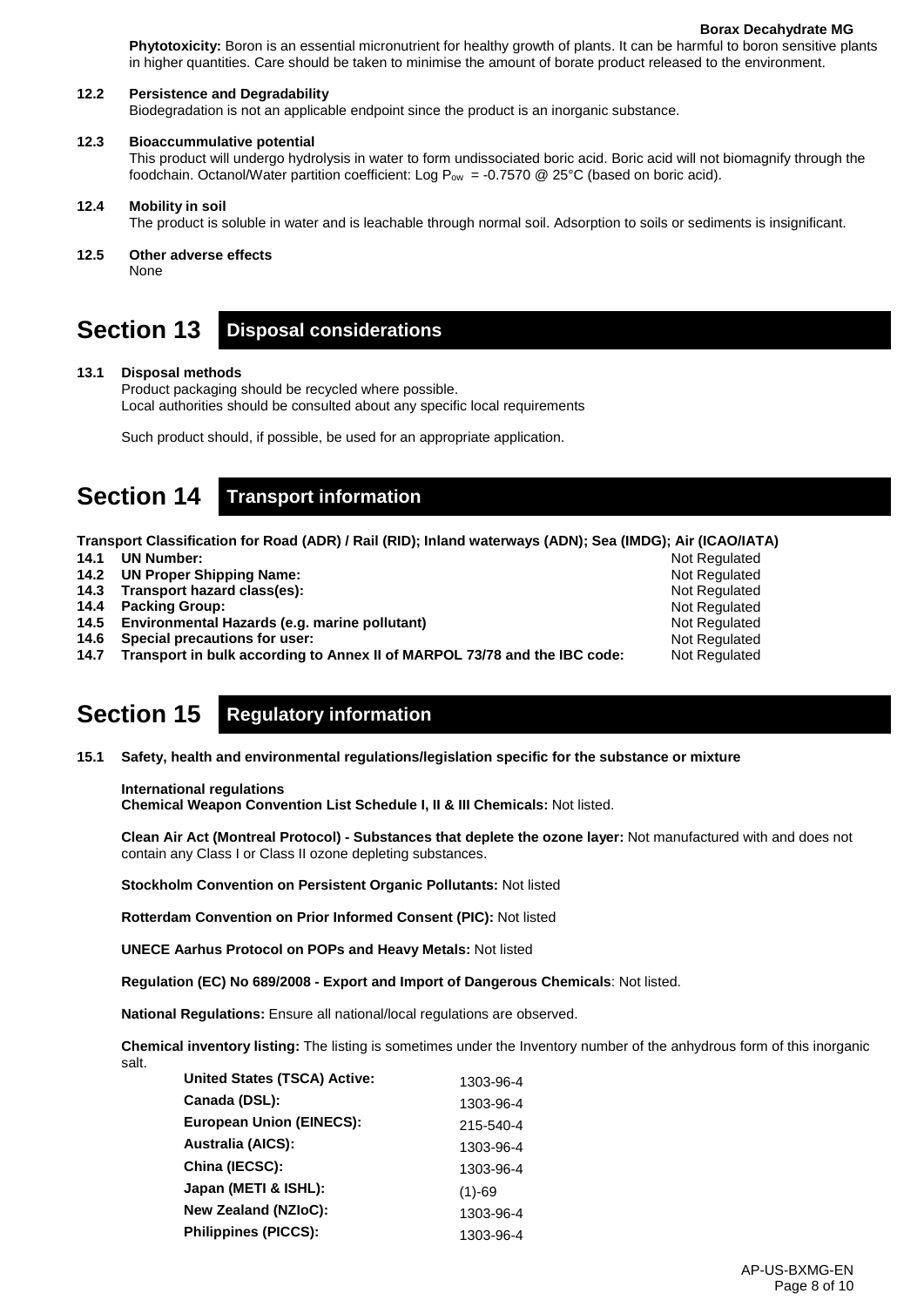**South Korea (KECI):** KE-03483 **Taiwan (NECI):** Listed **Thailand (TECI):** Listed **Vietnam:** Listed

### **Section 16 Other information**

- **16.1 Date of previous issue:** January 2015
- **16.2 Date of latest revision:** January 2020

#### **Revision Details:**

Section 1: Updated manufacturer, suppliers' contact number and email. Section 11, 15 and 16: Additional information. Minor typographical corrections

#### **16.3 References:**

- 1. Litovitz T L, Norman S A, Veltri J C, Annual Report of the American Association of Poison Control Centers Data Collection System. Am. J. Emerg. Med. (1986), 4, 427-458
- 2. Hanstveit AO, H Oldersma (2000). Unpublished report. Report no.: V99.157. Borax Europe Limited.
- 3. Davis SM, KD Drake, KJ Maier (2002). Chemosphere 48, 615-620.
- 4. 4 Soucek D, A Dickinson, K Major (2010). Environ. Toxicol. Chem., 30(8):1906-1914
- 5. Lockwood R (2011). Unpublished report. Report no.: 20-26107A RT-3. Rio Tinto Minerals.
- 6. Hooftman RN, D van Drongelen-Sevenhuijsen, HPM de Haan (2000). Unpublished report. Report no.: IMW-99-9047- 09. Borax Europe Limited.
- 7. Birge WJ, JA Black (1981). Unpublished report. No report number. Procter and Gamble.
- 8. Fort Douglas J (2011). Unpublished report. Report no.: RIOT01-00232. Rio Tinto Minerals.
- 9. Laposata MM, WA Dunson (1998). Arch. Environ. Contam. Toxicol. 35, 615-619.
- 10. Rebstock M (2011). Unpublished report. Report no.: 65484. REACH Consortium for Borates.
- 11. Hicks Stephen L (2011). Unpublished report. Report no.: 65481. REACH Consortium for Borates.
- 12. Bergfield A (2011). Unpublished report. Report no.: 65478. REACH Consortium for Borates.
- 13. Taylor D, BG Maddock, G Mance (1985). Aquatic Toxicology, 7 (1985) 135-144.
- 14. Gerke A (2011). Unpublished report. Report no.: Study No. 65474. REACH Consortium for Borates.
- 15. Hanstveit AO, JA Schoonmade (2000). Unpublished report. Report no.: V99.156. Borax Europe limited.
- 16. Muller, Bruns (2001). Unpublished report. Report no.: 1082 A/01 B. HC Starck.
- 17. Guhl W (2000). SÖFW-Journal, 126, Jahrgang 10-2000.
- 18. Hosseini SM, M Maftoun, N Karimian, A Ronaghi, Y Emam (2007). Journal of Plant Nutrition, 30 (5): 773-781.
- 19. Aquatarra Environmental (1998). Unpublished report. No report number. Environmental Technology Centre, Environment Canada.
- 20. Becker-van Slooten K, S Campiche, J Tarradellas (2003). Unpublished report. No report number. Environmental Technology Centre, Environment Canada.
- 21. Moser T, L Becker (2009). Unpublished report. No report number. Reach Consortium for Borates.
- 22. Van Laer L, P Salaets, E Smolders (2010). Unpublished report. No report number. Reach Consortium for Borates.
- 23. Förster B, L Becker (2009). Unpublished report. No report number. Reach Consortium for Borates.
- 24. Hanstveit R, JA Schoonmade, A Akdemir (2001). Unpublished report. Report no.: V99.1183. Borax Europe Limited.

For general information on the toxicology of borates see ECETOC Technical Report No. 63 (1995); Patty's Toxicology, 6th Edition Vol. I, (2012) Chap. 23, 'Boron'.

#### **16.4 Abbreviations and acronyms:**

bw: Body weight dw: Dry weight EC: Effect concentration HC: Hazard Concentration GHS: Global Harmonised System for classification and labelling of chemicals IATA: International Air Transport Association IBC: Intermediate Bulk Container IMDG: International Maritime Dangerous Goods LC: Lethal Concentration LD: Lethal Dose MARPOL: International Convention for the Prevention of Pollutant From Shops, 1973 STOT: Specific Target Organ Toxicity LOEC: Lowest Observed Effect Concentration NA: Not applicable. NOAEL: No observed adverse effect level NOEC: No Observed Effect Concentration STP: Sewage Treatment Plant